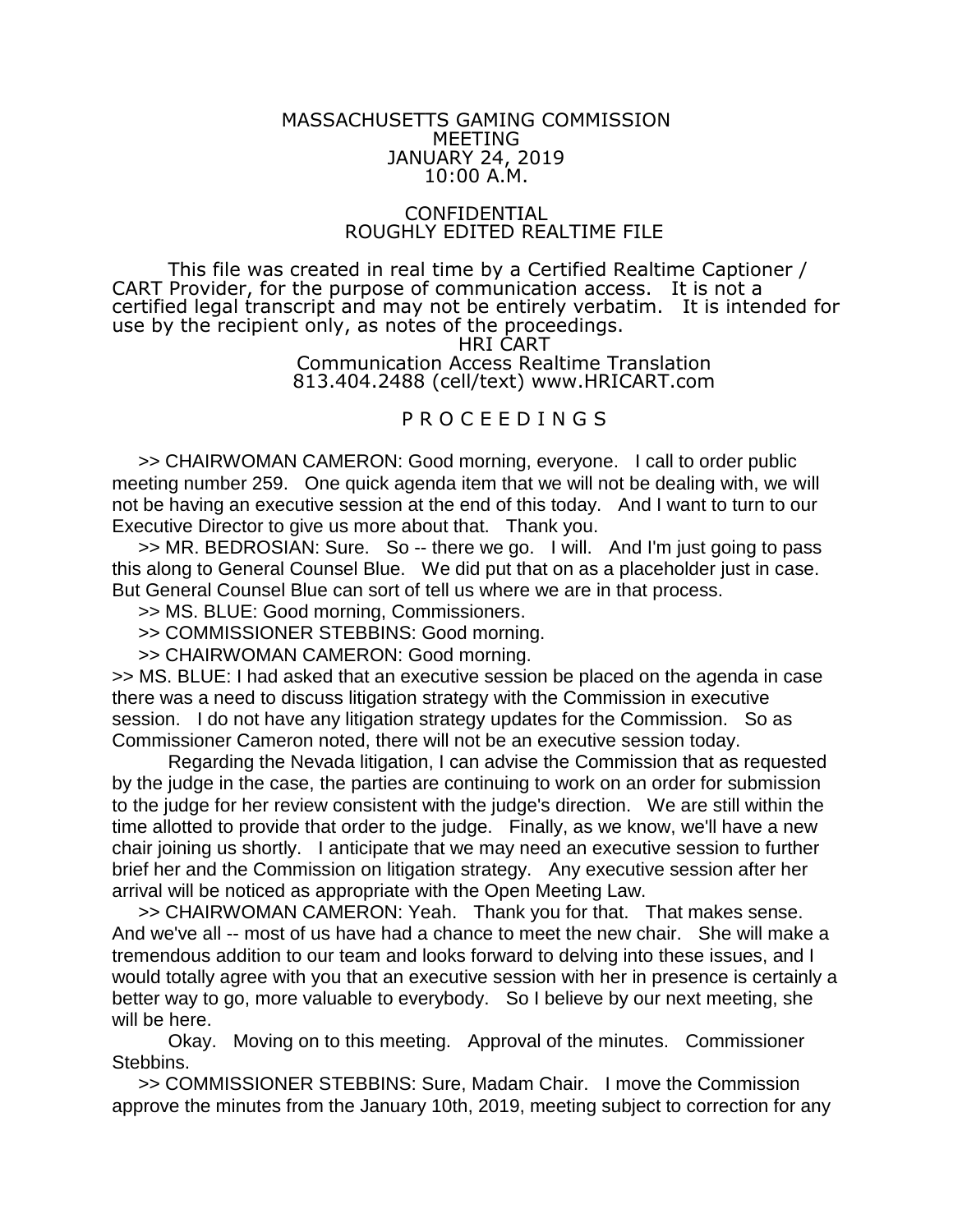typographical errors or other nonmaterial matters.

>> COMMISSIONER O'BRIEN: Second.

>> CHAIRWOMAN CAMERON: Any further discussion? All in favor? [ Vote taken ]

 $4 - 0$ .

Okay. Moving on to our administrative update. Back to you, Executive Director Bedrosian.

>> MR. BEDROSIAN: Good morning, Commissioners.

>> COMMISSIONER ZUNIGA: Good morning.

>> MR. BEDROSIAN: I -- before my update, I anticipate this actually will be a relatively concise meeting. I won't say brief but concise. The agenda, as you can see, has a regulation, some votes for racing, and then our Mid-Year budget review which we started last meeting. In terms of general update, I think both General Counsel Blue and Interim Chair Cameron have pointed out the appointment of a new chair, and indeed she's already come over and started to engage in that transition process. We are continuing to work with her in that transition process. She's leaving one important job to another important job. So we're going to facilitate that, which actually leads me to the second agenda item, which is Region C discussion. And we had previously talked about bringing this back up in front of the Commission in January, which we are. But the interim factor change in circumstances is the appointment of a new chair. And it seems appropriate that we wait until the new chair is in place so the new Commission, in total, can address this.

I would also note that we've recently got an additional public comment from the Aquinnah Tribe which we will update our public packet. I don't think the packet today has it in, but we do have public comments. We will update those public comments and post those. And once the new chair is in place and comfortable with everything else that she has to do as this will be an appropriate agenda item, we will obviously repost this with the appropriate notice. But there's nothing substantive, I would suggest, we need to do today.

>> CHAIRWOMAN CAMERON: I totally agree that any decision we make should include our new chairwoman and giving her a little time to understand the issues and read all the comments is certainly appropriate. And this last comment has some interesting information. So look forward to incorporating that in the discussion.

>> COMMISSIONER ZUNIGA: Yeah. I -- whether it's the meeting that she's here or another one, I look forward to perhaps having a discussion on some of the comments that we have received. There is at least a couple that I think need -- merit some clarification as to what they might be commenting on some, at least from a legal standpoint, as to whether we have the authority or not to issue another license. I think it's -- having that discussion, again, with the new chair might be a really good starting point for these considerations.

>> MR. BEDROSIAN: Sure. So we will keep that on, obviously, our agenda and figure out when the new chair arrives, when the appropriate time is, among all the other issues to re-raise that. Thank you.

>> CHAIRWOMAN CAMERON: Great.

>> MR. BEDROSIAN: That's all I have, Madam.

>> CHAIRWOMAN CAMERON: Great. Okay. Moving on to item four, our legal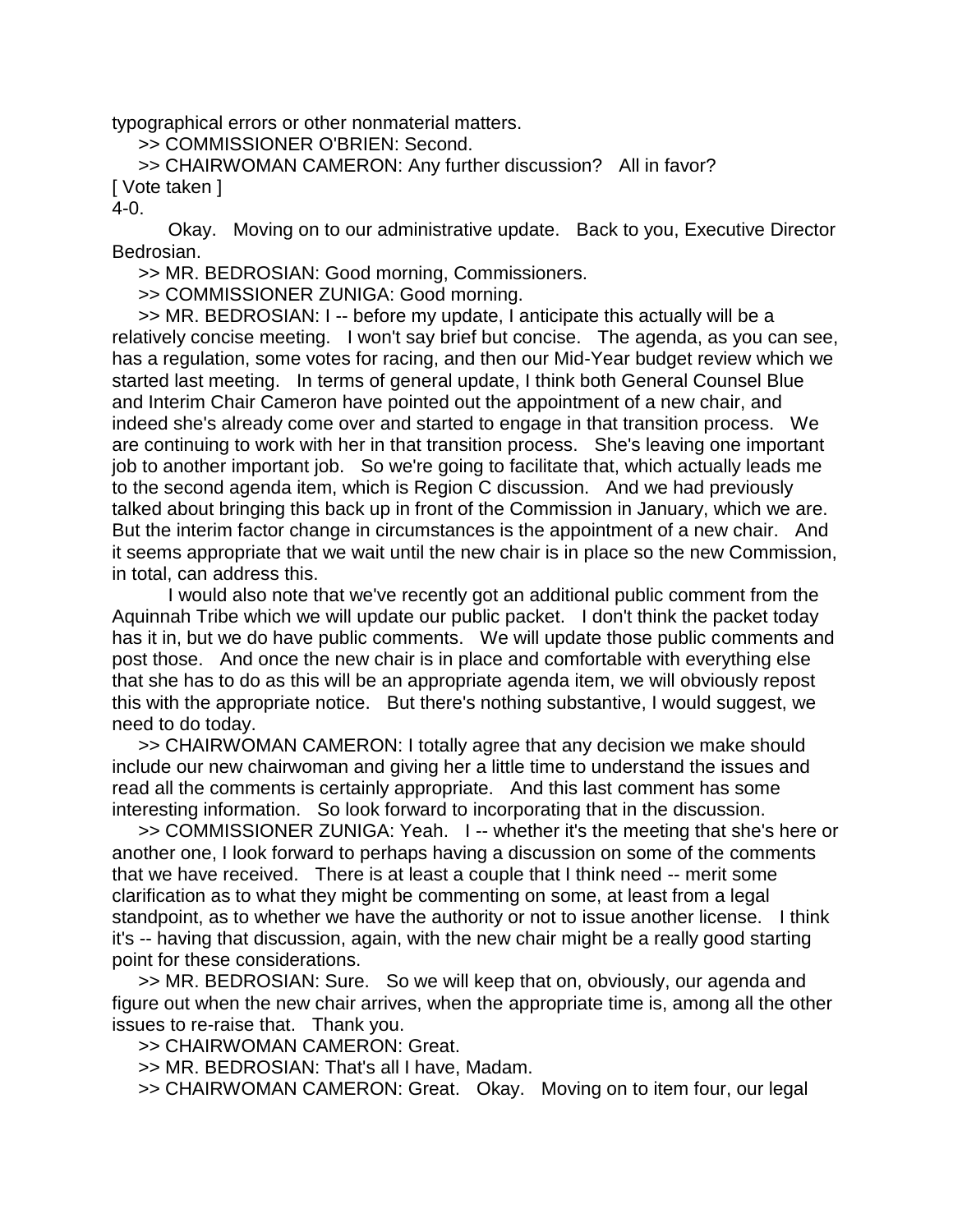division. General Counsel Blue.

>> MS. BLUE: Commissioners, you have in your packet today the final draft version of 205 CMR 146. This is the gaming equipment regulation. You have already approved this by emergency. This changed some of the language of certain of the tables where you could have seven chairs instead of saying you had to have seven, you could have up to seven to give some flexibility to our licensees. We did have a public hearing on that regulation this morning. There were no comments. So we have taken it through the process. We just need your approval to finalize the promulgation process today.

>> COMMISSIONER ZUNIGA: And the red line version is the one included in the packet, right? These are all the changes --

>> MS. BLUE: That's right. Yes.

>> COMMISSIONER ZUNIGA: -- that we have proposed?

>> MS. BLUE: And it is the same as what you approved by emergency last time as well.

>> COMMISSIONER ZUNIGA: Oh, that's right.

>> MS. BLUE: Yeah.

>> COMMISSIONER STEBBINS: Madam Chair, I move that the Commission approve the amended small business impact statement for 205 CMR 146, gaming equipment that was included in the packet.

>> COMMISSIONER ZUNIGA: Second.

>> CHAIRWOMAN CAMERON: Further discussion? All in favor?

[ Vote taken ]

Okay. 4-0.

Moving on to the impact statement.

>> COMMISSIONER STEBBINS: Sure, I further move that the Commission approve the version of 205 CMR 146 gaming equipment as included in the packet and authorize the staff to take all steps necessary to finalize the regulation promulgation process.

>> COMMISSIONER ZUNIGA: Second.

>> CHAIRWOMAN CAMERON: All in favor?

[ Vote taken ]

Not in favor? Okay, good. I assume we didn't have any further discussion there. Okay. Very good.

>> MS. BLUE: Thank you.

>> CHAIRWOMAN CAMERON: Okay. We're moving right along to the racing division. Dr. Lightbown.

>> MS. LIGHTBOWN: Good morning, Commissioners.

>> CHAIRWOMAN CAMERON: Good morning.

>> COMMISSIONER STEBBINS: Good morning.

>> MS. LIGHTBOWN: This morning we have in front of us of recovery of the 2017 unclaimed tickets for the different tracks. If you remember at our last meeting, we asked for approval of the tickets to individual patrons to be paid, and they were approved. So the only track that had individual payments to patrons was Suffolk. So on the first one for Suffolk Downs, their total was \$236,302.31. And you subtract that amount of the unclaimed tickets to patrons, the \$217.63. So the total that we're asking from Suffolk Downs is \$236,084.68. And these do require a vote from the Commission.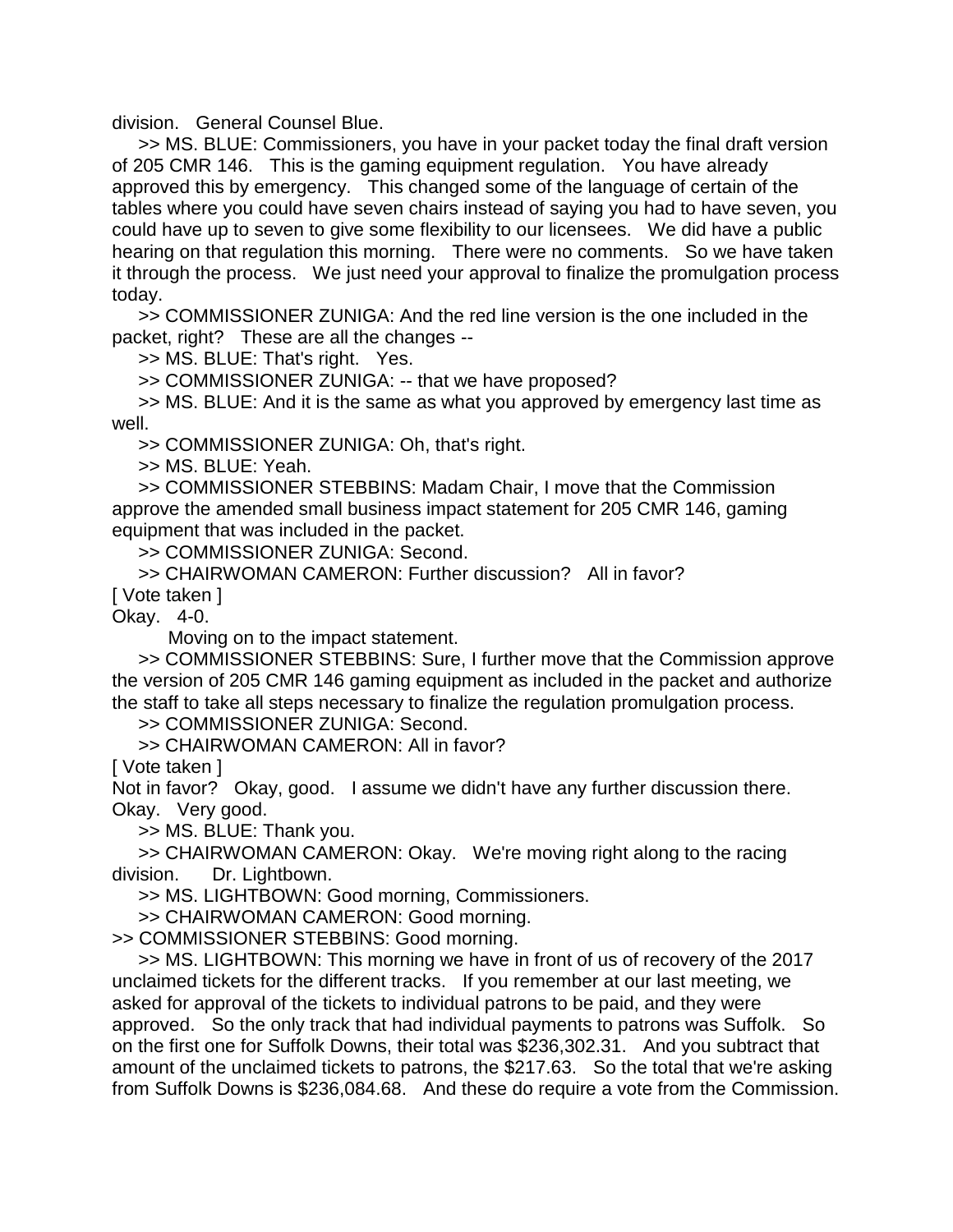And Chad Bourque, our Senior Financial Analyst, and Doug O'Donnell, who was our previous one and works in the finance department, have both reviewed these figures as well.

>> CHAIRWOMAN CAMERON: And find them to be accurate.

>> MR. BOURQUE: Yes.

>> CHAIRWOMAN CAMERON: Very good. Thanks.

>> COMMISSIONER STEBBINS: Madam Chair, I move that the Commission approve the payment of \$236,084.68 from Sterling Suffolk race course to the Commonwealth of Massachusetts for 2017 unclaimed winnings, or outs.

>> COMMISSIONER ZUNIGA: Second.

>> CHAIRWOMAN CAMERON: Further discussion? All in favor? [ Vote taken ]

4-0. Very good. Thank you.

>> MS. LIGHTBOWN: So the next one is Wonderland, and their total came to \$7,981.23. And, again, this requires a vote.

>> CHAIRWOMAN CAMERON: Do we have a motion?

>> COMMISSIONER ZUNIGA: Just -- there was no offset in this case?

>> MS. LIGHTBOWN: Correct. Suffolk Downs was the only track that had an offset.

>> COMMISSIONER ZUNIGA: Okay. Madam Chair, I move that the Commission approve the payment of \$7,981.23 from Wonderland Greyhound Park to the Commonwealth for the 2017 unclaimed winnings, or outs.

>> COMMISSIONER O'BRIEN: Second.

>> CHAIRWOMAN CAMERON: Further discussion? Those in favor? [ Vote taken ]

4-0. Very good.

>> MS. LIGHTBOWN: So the next track we have is Plainridge. And the amount for them came to \$186,705.64. And, again, a vote for this is required.

>> COMMISSIONER O'BRIEN: Madam Chair, I move the Commission approve the payment of \$186,705.64 from the Plainridge Race Course to the Commonwealth of Massachusetts for the 2017 unclaimed winnings, or outs.

>> COMMISSIONER STEBBINS: Second.

>> CHAIRWOMAN CAMERON: Further discussion? Hearing none, all in favor? [ Vote taken ]

Not in favor? Again, approved, 4-0.

>> MS. LIGHTBOWN: And next for Raynham was \$150,144.70.

>> COMMISSIONER STEBBINS: Madam Chair, I move that the Commission approve the payment of \$150,144.70 from Raynham-Taunton and Massasoit Greyhound Associations to the Commonwealth of Massachusetts for 2017 unclaimed winnings, or outs.

>> COMMISSIONER O'BRIEN: Second.

>> CHAIRWOMAN CAMERON: Further discussion? All in favor? [ Vote taken ]

4-0.

>> MS. LIGHTBOWN: So the tracks will get letters from Mr. Bourque stating those amounts. Obviously, they're already aware of it because they've gone over it jointly. But he'll send an official letter out requesting that, and the tracks have to turn that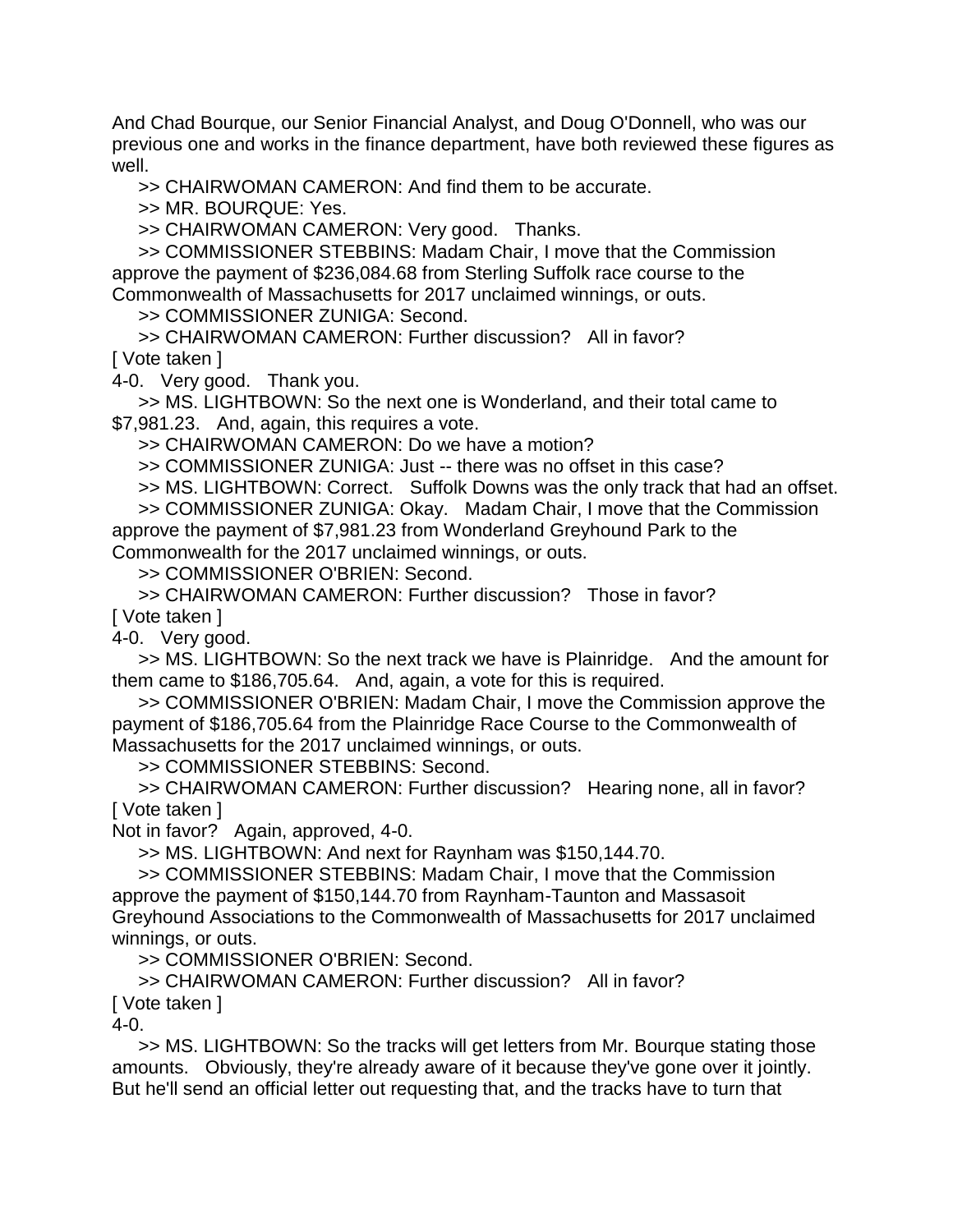money in before April 1st. Once that's in, then we cash the checks, and then those amounts for the two horse tracks, that money goes back out to the purse accounts for each individual track. And for the greyhound tracks, that goes into that Greyhound Stabilization Fund.

>> COMMISSIONER ZUNIGA: Oh, that's right.

>> MS. LIGHTBOWN: So you'll see us back on this same issue middle of April.

>> COMMISSIONER ZUNIGA: And what has happened to that fund, do you know?

>> MS. LIGHTBOWN: The money still goes into that fund, but there's no mechanism right now for the money to come out.

>> COMMISSIONER ZUNIGA: To pay out of it, right?

>> MS. LIGHTBOWN: So it keeps going.

>> COMMISSIONER ZUNIGA: It's accumulating little by little. And remind me, the outs are for unclaimed winnings from both simulcasting and live racing or only simulcasting?

>> MS. LIGHTBOWN: Yes, both.

>> CHAIRWOMAN CAMERON: So if we look forward to our comprehensive bill, those issues would be able to be addressed.

>> COMMISSIONER ZUNIGA: Absolutely.

>> MS. LIGHTBOWN: Correct.

>> COMMISSIONER ZUNIGA: Yeah.

>> CHAIRWOMAN CAMERON: Okay. Great. Thank you. Thank you both.

>> MS. LIGHTBOWN: Thank you.

>> MR. BOURQUE: Thank you.

>> CHAIRWOMAN CAMERON: All right. Moving ahead to the finance division, our CFAO Lennon.

>> MR. LENNON: Good morning, Madam Chairwoman and Commissioners.

>> CHAIRWOMAN CAMERON: Good morning.

>> COMMISSIONER STEBBINS: Good morning.

>> MR. LENNON: I'm joined by Agnes Beaulieu, our Budget and Procurement Manager, and we're here two weeks after the initial Mid-Year budget update for the Gaming Control Fund. Before I start, I want to point out a mistake in the memorandum and the chart on page 2. I deleted the wrong line. The line that says H.H. GameSense, \$144,418 should have been deleted and replaced with J.J. Public Safety Everett, \$807,000. The total of \$1.17 million is correct and corresponds with the overview summary chart on page 1. It's just we deleted the GameSense, and I, in haste of trying to get the memo done, took out the wrong line in the chart.

>> CHAIRWOMAN CAMERON: Thank you for correcting.

>> MR. LENNON: You're welcome.

Now that that's covered, as a reminder, the Massachusetts Gaming Commission approved an FY19 budget for the Gaming Control Fund of \$33.4 million composed of 22.6 in regulatory costs and 10.79 in statutory required costs. The Gaming Control Fund required an initial assessment of \$28.32 million on licensees. FY18 revenue exceeded FY18 expenses by \$947,000 which resulted in the initial FY19 assessment being reduced. In this revised correspondence, staff is recommending that \$3.1 million in additional costs be added to the FY19 approved budget. This is revised down from the \$3.25 million that we presented last -- two weeks ago, and that's due to the fact that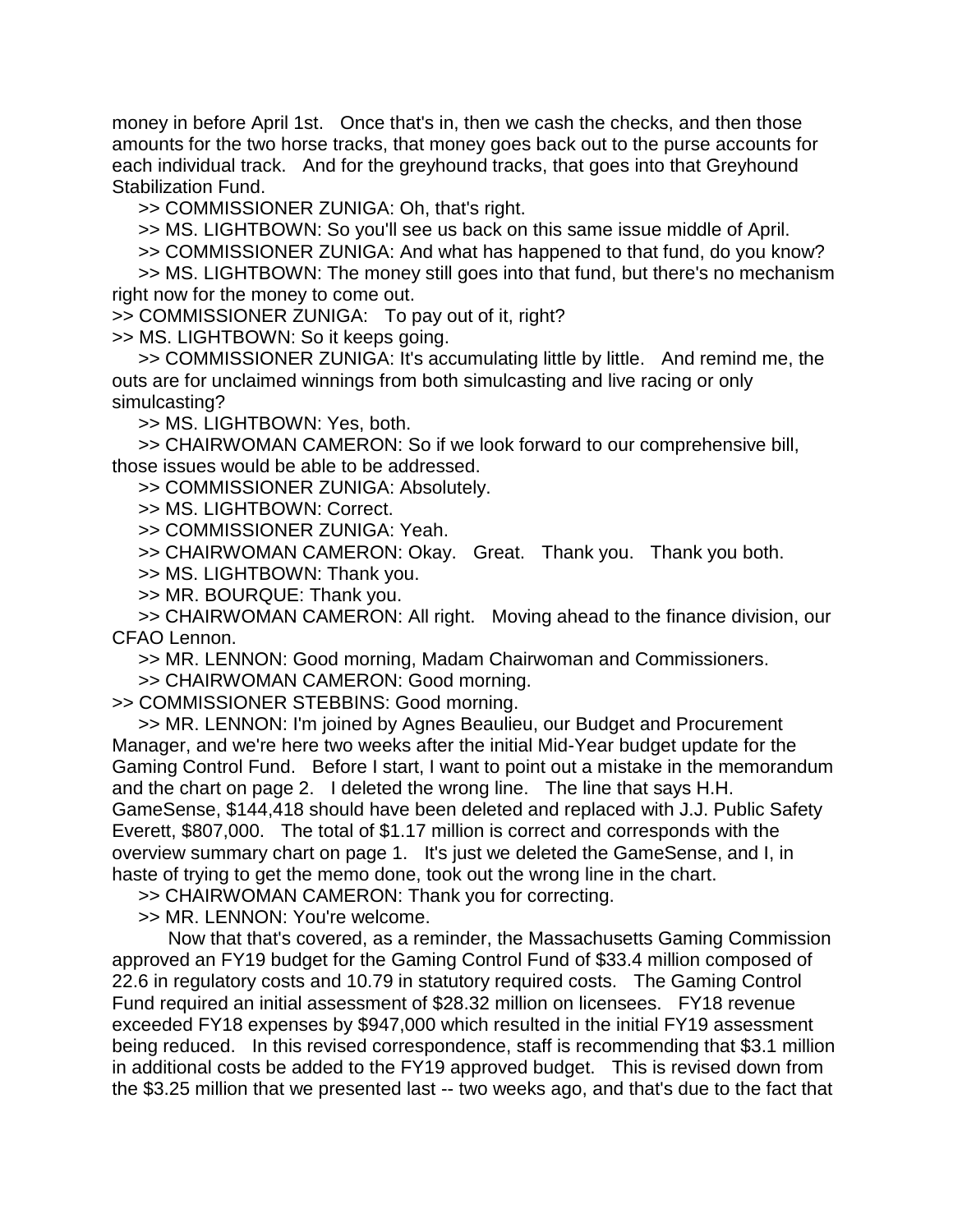we're not including the additional cost for GameSense. This would result in a revised budget of \$36.5 million for the Gaming Control Fund. The increased costs are partially offset by 860.9,000 and revenue that has exceeded the initial FY19 projections. The combined effect of budget increases in additional revenue would increase in an increase in licensees' assessments of \$2.42 million once again revised down from the 2.39 due to the drop-off of the GameSense costs.

As a reminder and you'll see it throughout the entire memorandum, our licensees bear the full cost of our budget as we are 100% assessed on the industry. We put our Mid-Year budget out for public comment. It stayed out for two weeks and we did not receive any formal comment. However, we did have a meeting with licensees on January 17th to discuss the proposal, and we received some valuable feedback.

The licensees understand that we're ramping up and need to prepare to open another category 1 facility but want us to not become one of the most expensive regulators in the industry. That's something they've said to us from '14 forward. We do understand and acknowledge their concerns. We share their sentiment. We cannot become one of the most expensive. So we've committed to revising the number of gaming agents in this memorandum. We've dropped off the GameSense costs. And we've also committed to having ongoing discussions as well as doing lookbacks with our licensees for regulatory and public safety efficiencies.

Another piece of the discussion that was brought up was the assessment allocation. Once again, in our proposal, we've proposed a very simple method of basing the initial assessment on gaming positions in June and then revisiting that allocation based on gaming positions at the Mid-Year and revising the assessment from the Mid-Year point going forward.

One other piece we did discuss -- so this -- this assessment piece, I think we have for this initial time period a consensus. Some people reserved their right to go back to the beginning and come forward to the Commission to request an overall change. But for getting this piece done, they're good with what we have in the memo.

One other piece we did discuss is doing similar to what we did last year, putting our budget a couple hundred thousand over what our anticipated revenues were. Licensees deferred to us on that, but based on the fact that we have a lot of questions on some other costs pressures we may face throughout the year, we decided not to do that. So it would be the 2.24 million increase assessment rather than offset by maybe 600,000 or 700,000 to maybe bring that assessment down.

>> MR. BEDROSIAN: So let me just add, because I could not make the call that Derek had with our licensees. So I had separate conversations with our licensees with what I would suggest are similar themes to obviously what Derek talked about. And we did have discussions about this unique timeframe in the Commission sort of ramp-up of two category 1 openings potentially back to back, which inherently involves an increase in property staff, obviously. But it also gives us a time particularly with our now experience at a facility like Plainridge Park Casino to be able to go back in time and try and do a risk assessment of are we comfortable, the Commission comfortable, with how we are regulating the facilities and what our risk tolerance is in terms of the number of personnel, what they're looking at, and items correlated to that.

So they -- you know, I absolutely committed to doing that at the appropriate time, and they were thankful of that. So consistent with what Derek said, that was the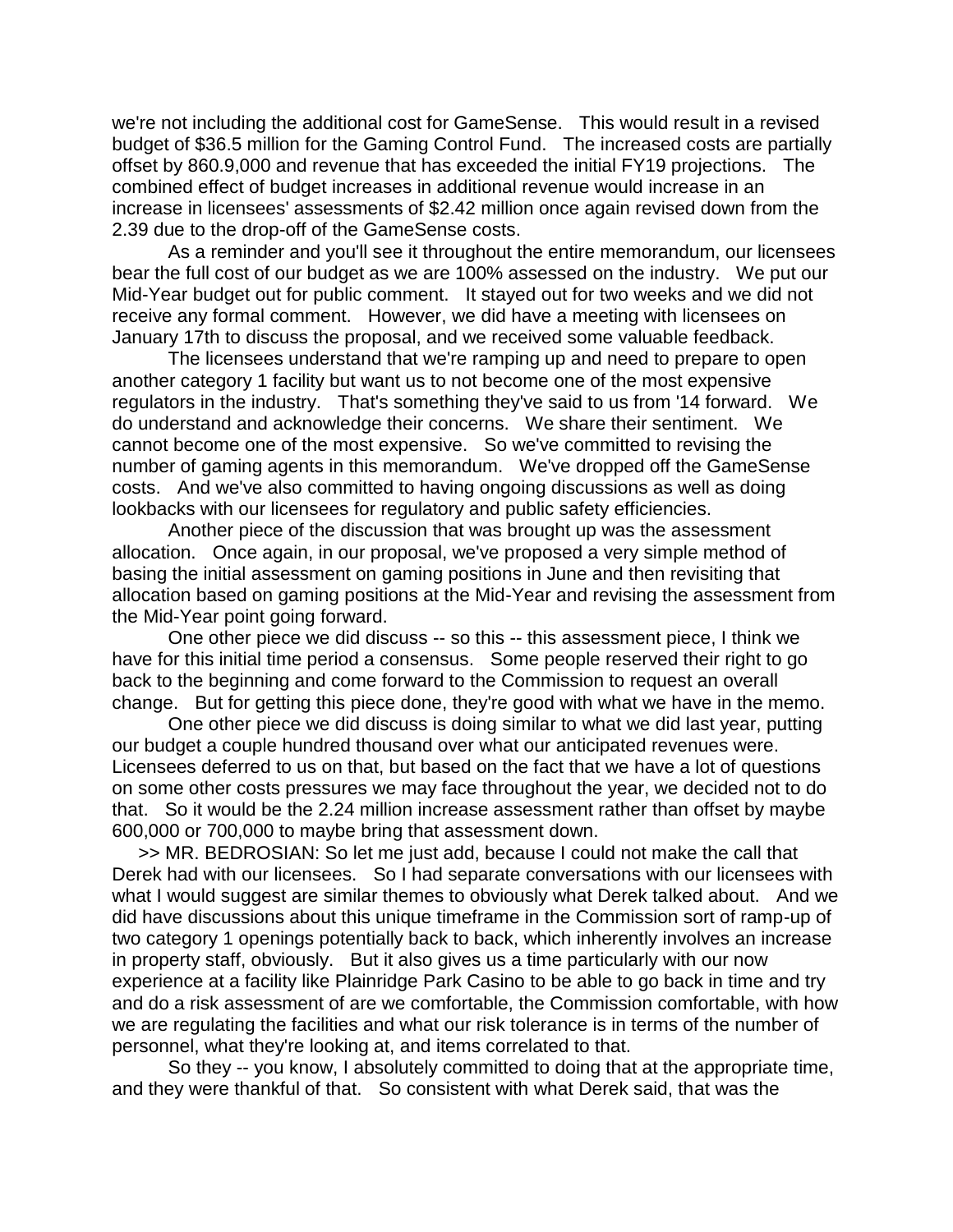feedback I got. I also -- I think I had told you before, MGM was concerned about potentially whether assessments could be retroactive or not. I don't think we need to address that today. That's not -- that's not an issue. I think there needs to be a little more conversation, and at some point it may be that we need to officially address that. I don't think we need to address it today.

But I and Derek, I know we've talked to Commissioner Zuniga in his capacity as our treasurer, are very aware of cost creep allocations and the sort of ceiling becoming the new floor type thing. So it will be appropriate to get a new chair. I think we have a lot of opportunity potentially to resolve Encore, in one way or the other, figure out where that is, that we would know what our horizon -- our new horizon, looks like. And I think I've referred to it as steady state. And then when we get to that point, it's fair for us to do a reassessment of our regulatory costs.

>> COMMISSIONER ZUNIGA: Yeah, if I can mention a little bit -- or just expand a little bit on that lookback. I -- there's a couple of line items here in the summary that I -- that we could probably characterize as one-time costs. The IT for Everett, the IT integration and the public safety for MGM, which is really fine-tuning some of the overtime needs and whatnot. There's other that, of course, are expanding capacity and have -- will have a tendency to become a fixed cost given that, you know, we're planning for more activity.

And I think the lookback is critical in terms of how we're really entering a new phase of the Commission after whatever happens with Region A, more of that steady state that you mentioned, one in which I really see and hope that we look for across properties' efficiencies, for example. And as roles -- certain oversight roles change, look at how people, you know, are really finding their roles, for example, and that doesn't necessarily just mean at the properties but also here in central office.

There's something that we've talked about in the past as a little bit of a pending, and that's the notion of the steady state audit function that we will have. And one of the things that I'm interested in and looking at is the reality that we de facto conduct a lot of oversight already on site. And when we think of the audit function, we take all of that into consideration to make sure that we're not duplicating efforts, for example, or we're not auditing the work that we already audited. So that's, I think --

>> MR. BEDROSIAN: And you're probably referring to the work we either audit manually or digitally.

>> COMMISSIONER ZUNIGA: Mm-hmm, absolutely. There's -- there's great value in, you know, in having a robust oversight upon opening, but for the reasons we're all understanding, looking at more efficiencies across properties, for example, or the reality of a steady state would allow us to, you know, to really be in a good position to look at that lookback, if you will, and look at all those costs.

I imagine, for example, that during a steady state, we might be able to really trend certain categories of costs, for example, and I'd put IT in that bucket where, you know, saying, you know, whatever the percentage of the total budget we would be comfortable with, it might give us a good way to plan for more than one year at a time. That there's a schedule of replacing equipment and so on and so forth, which is often one of the -- from a year to the next, without real planning, can become a really big-ticket item.

And, you know, our overall budget, I think, and I envision will also have a good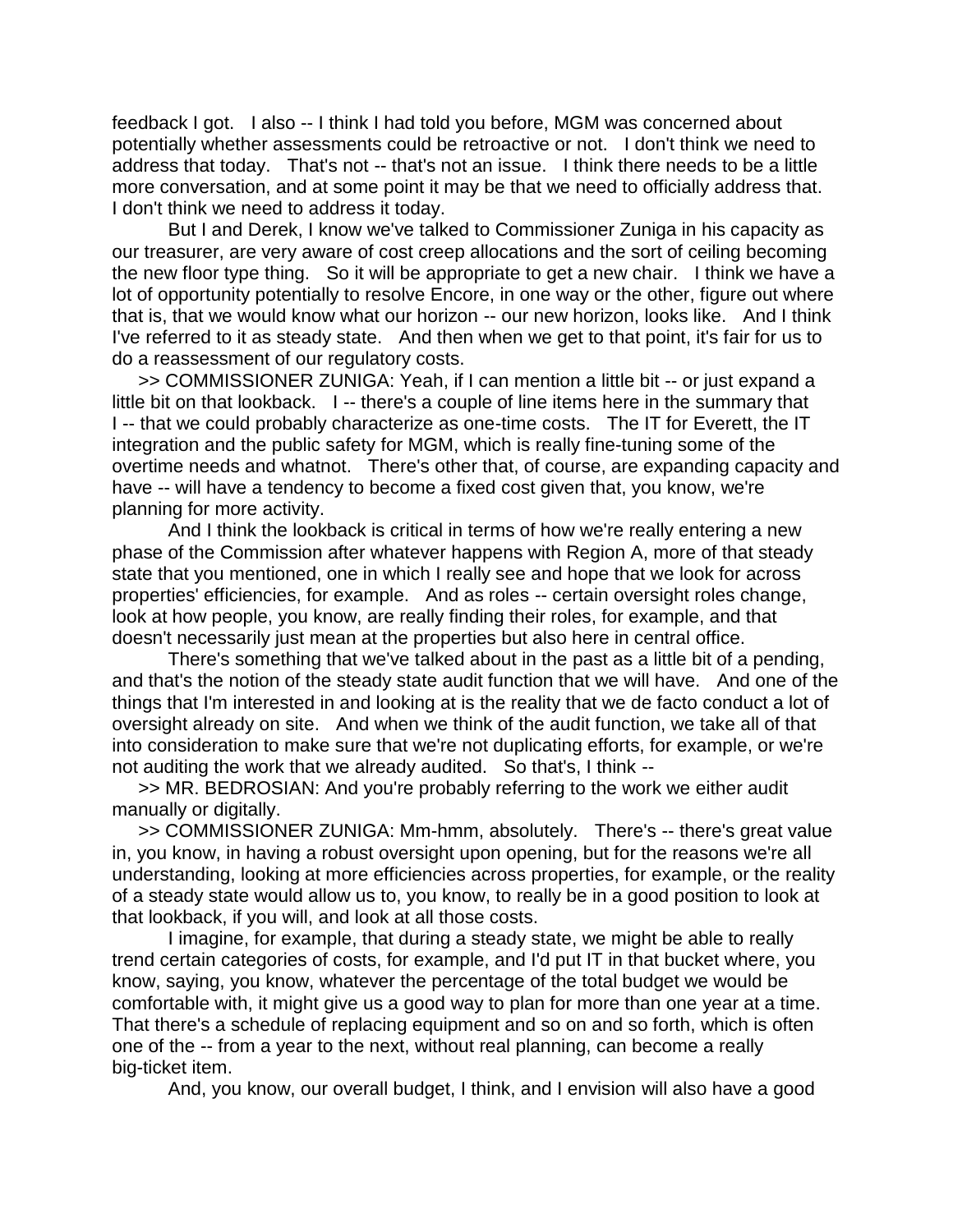opportunity to do trend analysis and comparisons to other regulatory frameworks that we have done before in a way that's a lot more insightful. So I mentioned the one-time costs. I also wanted to mention something I mentioned before, which is some of this is -- given the nature of the uncertainty in some of these costs and legal is the obvious example, we might be back before the end of this fiscal year for another review like this. But as usual, this is the staff's best guess as to what we need at the time and why we have the numbers that we have.

>> CHAIRWOMAN CAMERON: Along those same lines, one of the things that I've been involved with, you know, both on the racing side and on the investigations side, I know that our IEB did a very thorough job in researching other agencies in order to kind of predict their initial staffing numbers. We've all been kind of involved with that with the Executive Director. And one of the things they know that I'm looking for and that they understand the need for, Detective Lieutenant Connors, Director Wells is a data-driven analysis so that we really have an understanding of what our staffing numbers should be. Not this is what everybody else has. This is the way we've always done it, which is an issue in policing, in general, but looking at it from really analyzing that data, collecting the right information, analyzing it, and helping us determine appropriate staffing numbers. So along with your theme of lookbacks and really analyzing what we have to determine where our risks are, so they understand that we will be doing that when we're in a steady state. As it turns out that Springfield, you know, is already looking at those numbers, they are very, very busy there. We've made some adjustments at Plainridge already. Racing, we've done that work already. I was always happy to see that the state police in the off-season from racing work on investigations for the casinos, which is an appropriate use of resources. And, you know, we outsourced that lab right away, which was another way to determine resources that we'd need for racing. So I agree with you, Commissioner, and I think everyone knows the Executive Director is very much cognizant and involved with this, that these are things we have to do to make sure our costs are in line.

>> MR. LENNON: I think we're looking for a vote to approve the additional monies to the budget as well as the revision to the assessment allocation for the second half of the year.

>> COMMISSIONER ZUNIGA: So Madam Chair, I will be happy to move that the Commission approve the additional assessment on licensees of \$2,248,797 as discussed and presented here in the packet, period.

>> COMMISSIONER O'BRIEN: Second.

>> CHAIRWOMAN CAMERON: Further discussion on the budget? All in favor? [ Vote taken ]

Not in favor? 4-0. Thank you for your work on this.

>> MR. LENNON: Thank you for your time.

>> CHAIRWOMAN CAMERON: Both of you. Appreciate it.

>> COMMISSIONER ZUNIGA: Thank you very much.

>> CHAIRWOMAN CAMERON: Moving ahead to commissioner updates. Do we have an update from anyone?

>> COMMISSIONER ZUNIGA: You know, that previous discussion just made me think of some of the recent legislative action that has been reported, of course, with the submission of the budget at the state level. And I think sports betting or the prospect of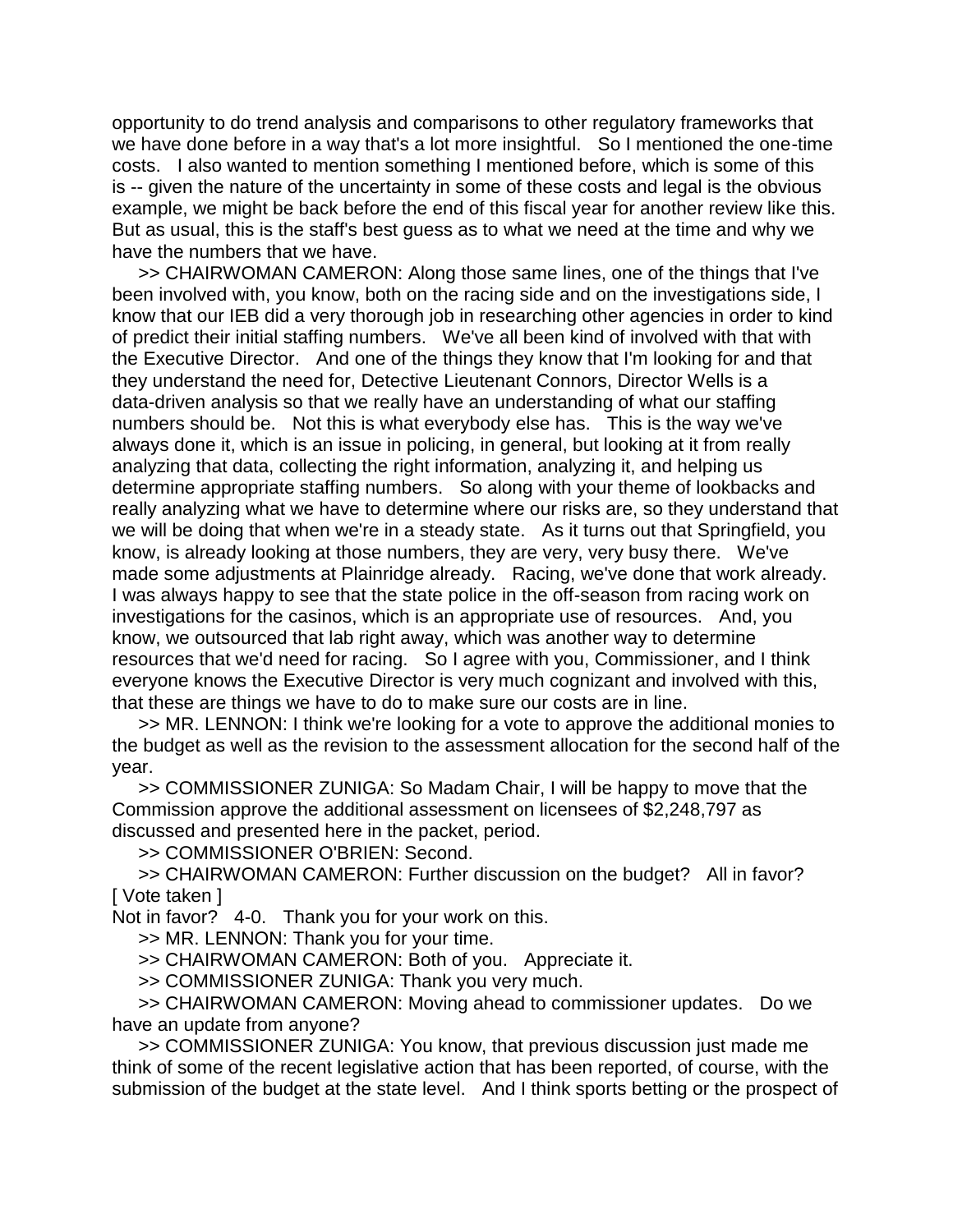sports betting gets all the attention. But something we've discussed in the past is also the racing bill that we have submitted for consideration and has been postponed or, you know, extended one year at a time. I hope that if there's action in this realm in whatever way, shape or form, that -- and I know that we will be there to inform the process as we have tried and attempted and done in the past. My quick review, relative to costs, for example, is that depending on how some of this expansion, if any, occurs, that there's always the consideration for regulatory costs on the one hand and, of course, any expansion also like what the Gaming Act did, that there be consideration towards responsible gaming, much in the way that the Gaming Act does.

But I do look forward to having more discussions along the way, depending on what the legislative process brings. I think there may be a lot of moving pieces, but I think we're in a good position to inform it.

>> CHAIRWOMAN CAMERON: Anyone else? So I'd I just had an update as well along those same lines. You mentioned sports betting. I know that -- I was involved in a conference call with the planners for a group from Europe. It's their biggest gaming conference every year in London. And they are coming to Boston in early May, and they will be focusing on sports betting and other topics, but we are involved. It was nice that they thought to involve the local regulators here. And so we will be involved. A couple of our folks will be speaking at the conference, serving on panels, but it's a good opportunity to bring this group to Boston and all the experts will be coming. Their agenda should be up soon. It's in planning stages right now, but that's early May. And, again, we're pleased to be involved in helping them plan this conference and bring in some of our folks that have good expertise in these areas. So that will be happening.

Commissioner, you mentioned racing as well. That's another area I've had some good meeting as well as our General Counsel, our director of racing, trying to help. There are a couple of credible groups out there that are really looking to build a thoroughbred racetrack in the Commonwealth. And we have just been, as we do with anyone, providing informational information, meaning what does the law say? What are the monies used for? What do you need to do in a community in order to move forward? What would the license entail? All of those kind of meetings, so we have entertained over the last couple of months at least two groups who are interested in different parts of the state and trying to move ahead with that. One of our responsibilities is to -- is to regulate racing. And so we take that responsibility seriously. And some interesting plans are out there, and we will see if they move forward. Okay. Anything else?

>> COMMISSIONER ZUNIGA: I just have one other very quick update. Separately, we were at MGM observing a lot of the gaming agents' activities. Commissioner Stebbins came in a few days after I did. We'll be going to Plainridge tomorrow to observe a lot of the activities there. Really early because the drop starts quite early. But look forward to --

>> MR. BEDROSIAN: 4:00 a.m.?

>> COMMISSIONER ZUNIGA: Yes. Well, later than that. There's still drop but not necessarily at the very beginning.

>> CHAIRWOMAN CAMERON: You will be there at 4:00 a.m.?

>> COMMISSIONER ZUNIGA: At 6:00 a.m. With a large cup of coffee. But this is